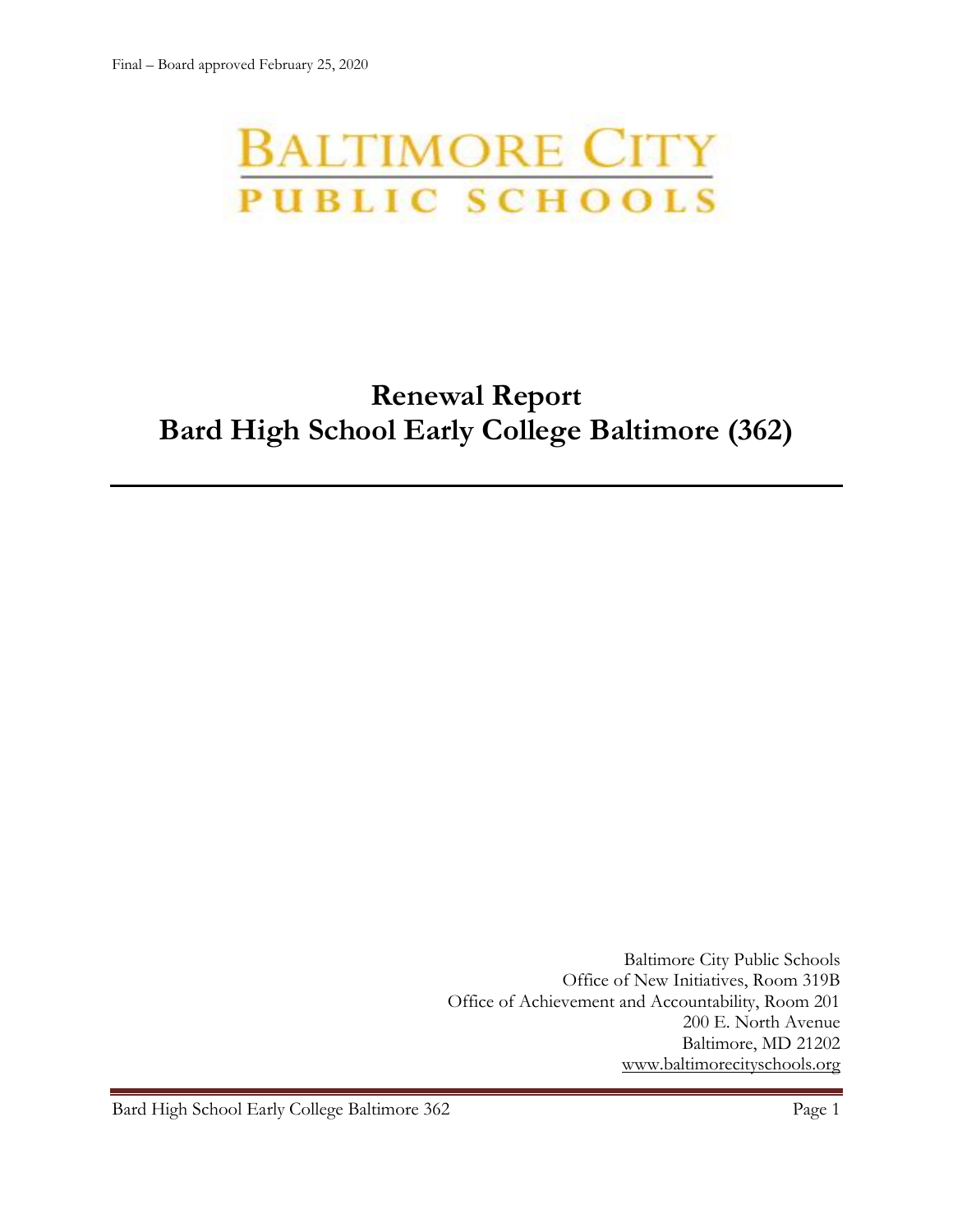#### **REPORT INTRODUCTION**

#### **Purpose of the Report**

The renewal report is a summary of findings and a resulting recommendation regarding renewal of the charter or contract for an operator-run school. To inform this recommendation, Baltimore City Public Schools collects and analyzes documentation including the school's renewal application, and an evaluation of the school's performance based on the renewal rubric, the School Effectiveness Review (SER) performed on site at each school and consideration of all other relevant information.

City Schools' renewal criteria are based on state law (§ 9-101, *et seq*., MD. CODE ANN., EDUC.) and Baltimore City Board of School Commissioners' policy IHBJ and associated administrative regulations (IHBJ-RA and JFA-RA). The Board's policy requires that schools up for renewal be evaluated on multiple measures including, but not limited to, the following:

- **Student achievement**, constituting at least 50 percent of the renewal score and including measures such as schoolwide performance on state assessments, College and Career Readiness (for schools with high school grades), academic programming for special student populations, and a school's fidelity to its charter
- **School climate** (chronic absence, suspensions, enrollment trends, school choice data, and school survey results from parents, teachers, and students)
- **Financial management and governance** (annual audits, school budget submissions, grants management, board documentation; compliance/adherence with federal, state, and local laws, rules, and regulations)
- An overall finding of not effective in any of the key areas (Student Achievement, School Climate, or Financial Management/Governance) may be the basis of a non-renewal decision.

The renewal process is a component of City Schools' annual review of its school portfolio, designed to ensure that students and families across the district have access to school options that meet their interests and needs. In 2011, City Schools formed the Renewal Stakeholders Working Group (composed of school operators from a range of school types, Supporting Public Schools of Choice, and the Maryland Charter School Network) to develop a methodology for evaluating the performance of operator-run schools. The result: a fair, transparent, and rigorous renewal framework that reflects schools' unique nature and innovative contributions to student achievement, used for the first time in the 2012-13 school year, and a process for reviewing and updating the framework each year.

At the conclusion of each year's renewal cycle, staff engages operators and other key stakeholders in a review of the process to identify areas for improvement that could be addressed while still maintaining a level of predictability for schools up for renewal in the following year. Key changes made to the framework as a result of this most recent review include the following:

• For the PARCC Growth measure, schools' growth was determined by using the state growth percentile. In previous years, the Baltimore City's growth percentile was used to determine growth rates. For rating purposes, schools' growth rates continue to be compared only to other Baltimore City schools with the same tested grade bands.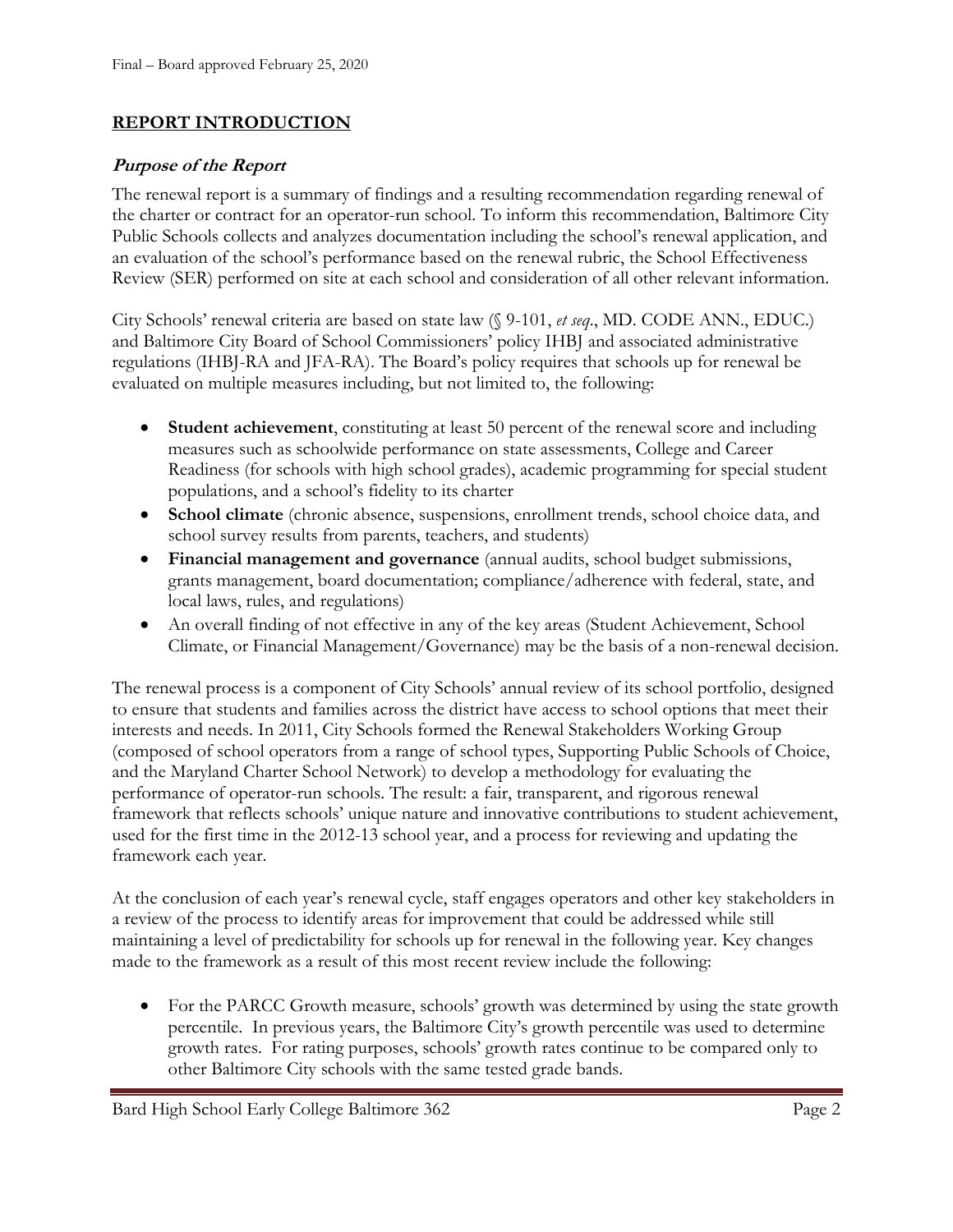- A new measure, Effective Programming for All Student Racial/Ethnic Groups, was added to the renewal rubric for schools with sufficient diversity in their student bodies for a meaningful comparison. The measure considers whether schools are providing quality programming for students in different student groups by examining instructional approaches and processes in place, schools' use of data to identify differences in achievement among student groups, and the success of schools in addressing these differences. Previously, these factors were considered as part of the Fidelity to Charter/Overall Application measure.
- Parent satisfaction survey ratings are based on an absolute scale. In previous years, schools were ranked against other schools in their grade band to determine parent satisfaction ratings.
- Selective high schools that use PARCC scores as part of their entrance criteria are not included in comparison groups for the PARCC Absolute rubric measure.

### *The Process*

The review process has the following components:

- Renewal rubric (includes data from standardized assessments and school surveys)
- Application for renewal
- Data tables prepared by City Schools
- School Effectiveness Review

The process starts with a review by the Charter and Operator-led Advisory Board, whose members represent foundations, nonprofit organizations, school choice advocates, school operators, and district representatives; and whose function is to provide advice to the CEO on renewal and other issues as they relate to operator-led schools. In performing its review, the Advisory Board looks at all data and information, both quantitative and qualitative, to make sound recommendations to the CEO. After its review of the components above, the Advisory Board makes recommendations to City Schools' CEO on whether charters or contracts should be renewed. The CEO considers the recommendations and the quantitative and qualitative review, and then makes her own recommendation to the Board. In some instances, the nature or severity of an issue raised during the renewal process is serious enough to give it extra weight in formulating the renewal recommendation and, ultimately, the renewal decision, especially in instances where the issue affects the wellbeing of students, staff, or the district as a whole. For the Financial Management/Governance section, a rating of not effective in any one of the three elements that make up that section results in a rating of not effective for the entire section.

According to Board policy, City Schools may determine that a public charter school is eligible for an eight-year contract term, five-year contract term, three-year contract term, or nonrenewal. The eightyear renewal term is an option based on the updated Public Charter School Policy IHBJ, adopted by the Board in September 2019. The policy allows the Board to consider an eight-year term for schools that have "two or more consecutive full renewals, including demonstrating quality programming for all student groups" and that have met the standard for a five-year renewal in the year of the latest review. The ultimate decision on all operator renewals rests with the Board, which considers the recommendations and rationale of the CEO, the operator renewal report, testimony

Bard High School Early College Baltimore 362 Page 3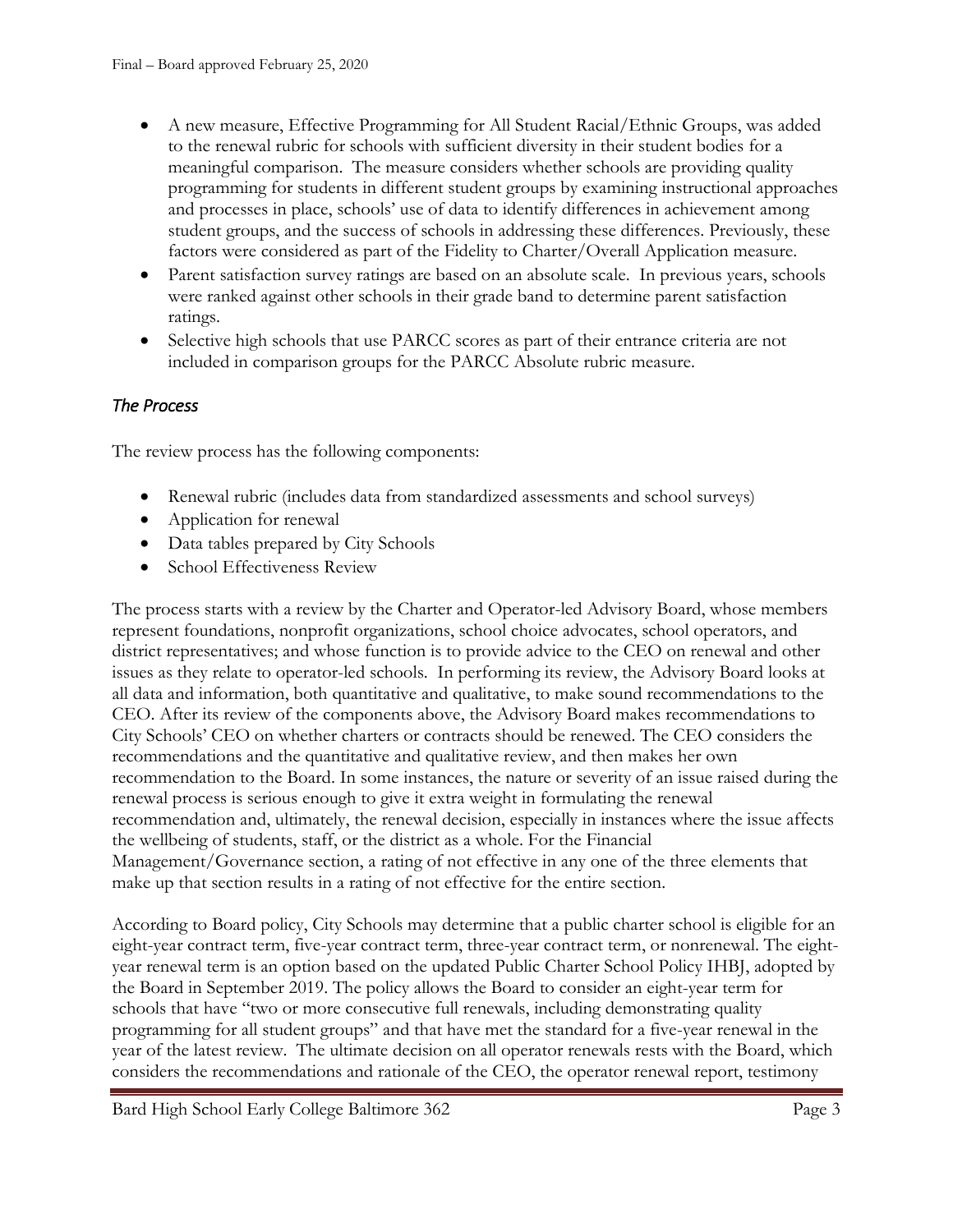given at public Board meetings and work sessions, the contents of the official record and the factors listed in policy IHBJ and administrative regulation IHBJ-RA for charter schools, and policy FCA and administrative regulation FCA-RA for non-charter schools.

| <b>Actions</b>                                                                                                                                                   | Timeline                  |
|------------------------------------------------------------------------------------------------------------------------------------------------------------------|---------------------------|
| Schools submit renewal applications                                                                                                                              | September 5, 2019         |
| Charter and Operator-led Advisory Board reviews renewal<br>applications and makes recommendations to the CEO                                                     | September to October 2019 |
| District presents recommendations to Board at public meeting                                                                                                     | November 12, 2019         |
| Opportunity for operator to provide oral testimony to Board in a<br>meeting open to the public                                                                   | December 5, 2019          |
| Board votes on renewal recommendations (regular cycle)                                                                                                           | January 14, 2020          |
| Board votes on Bard High School Early College recommendation<br>(recommendation had been postponed pending request for further<br>information from the operator) | February 25, 2020         |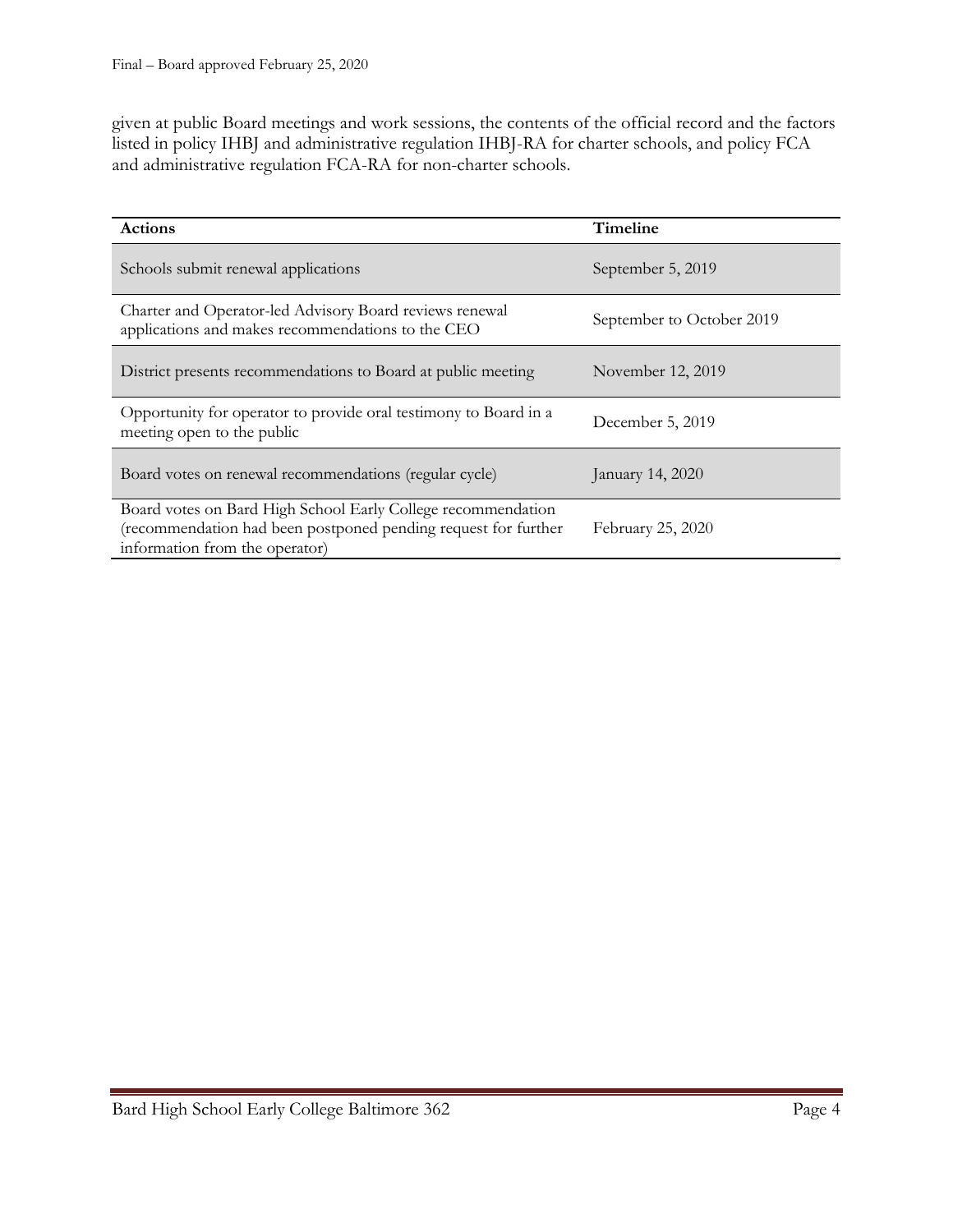## *Bard High School Early College Baltimore (362)*

*Operator*: Bard College *Configuration*: High *Type*: Contract *Enrollment*: 446<sup>1</sup>

#### Recommendation

*5-year renewal*

#### Renewal summary

| Category                                                                           | Finding    |
|------------------------------------------------------------------------------------|------------|
| Is the school an academic success? (min. 50% weight)                               | Effective  |
| Does the school have a strong school climate?                                      | Effective  |
| Has the school followed sufficient financial management<br>practices? <sup>2</sup> | Developing |
| Has the school followed sufficient governance practices?                           | Effective  |

#### **Discussion**

On February 25, 2020, the Baltimore City Board of School Commissioners voted to renew the contract with Bard College to operate Bard High School Early College Baltimore for a five-year term running from July 1, 2020 to June 30, 2025.

The school was rated effective in Academics and Climate and developing/effective in Financial Management/Governance.

For PARCC absolute performance, schools are compared to a Poverty Index (PI) group, made up of schools with similar levels of annual household income within the same grade band because absolute performance is highly correlated with household income. The school was rated highly effective in PARCC absolute performance for both ELA 10 (83<sup>rd</sup> percentile in its PI group with a mean scale score of 733) and Algebra I (83<sup>rd</sup> percentile in its PI group, with a mean scale score of 720). The school was rated highly effective in College and Career Readiness, which considers participation and success in career and college indicators (e.g., SAT, Advanced Placement, and Career and Technical Education) and enrollment in college. The school was rated highly effective in Fidelity to Charter/Application Overall, indicating that "the school has fully implemented the mission

Bard High School Early College Baltimore 362 Page 5

l <sup>1</sup> Total enrollment counts reflect the MSDE official enrollment file for grades k-12, which includes students enrolled on September 30 each year. This file is verified by MSDE prior to becoming the official enrollment count for the year. <sup>2</sup> Financial management considers a review of the operator's audits over the contract term. "Meets expectations" is the highest rating available, followed by "Developing" and "Does not meet expectations".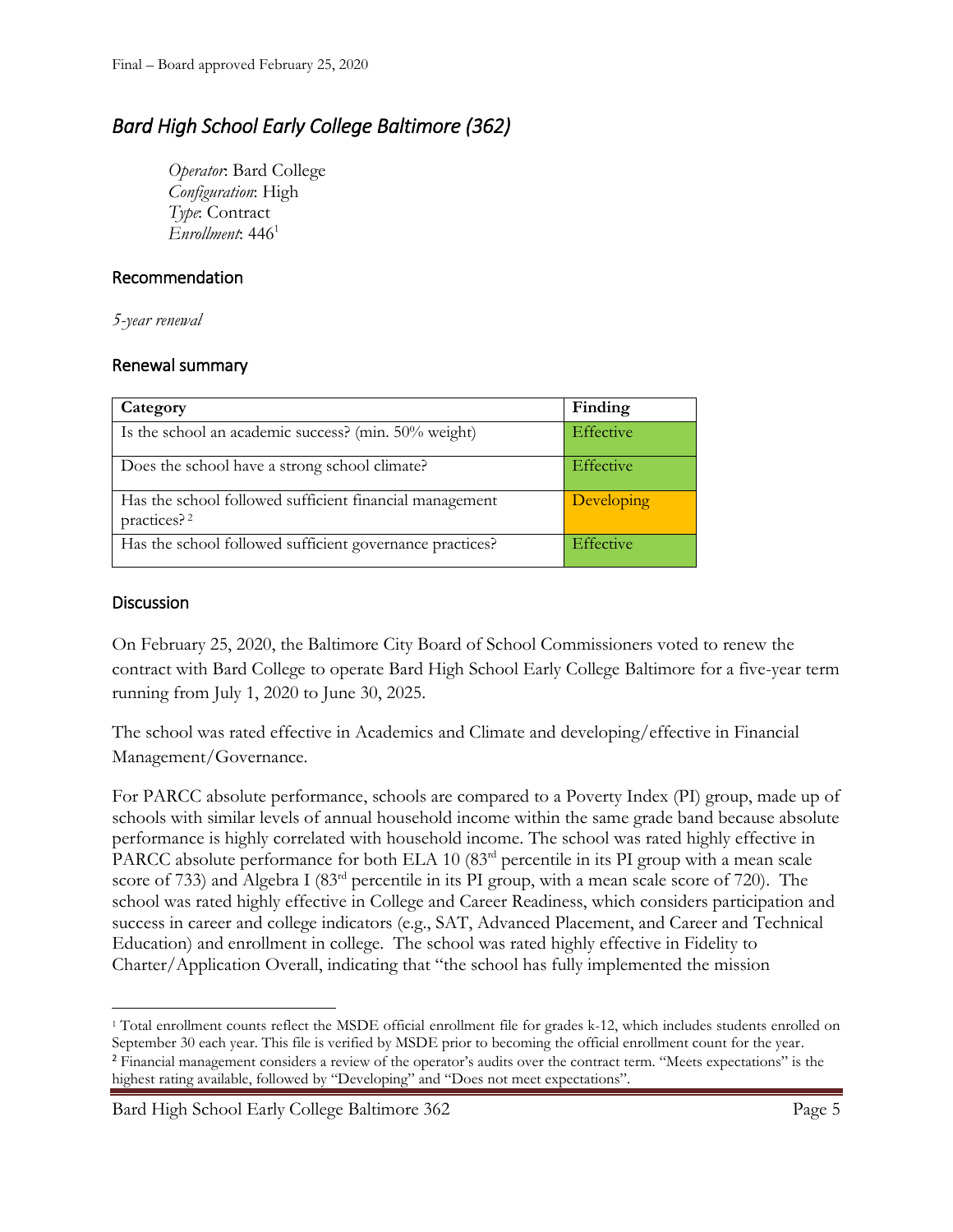expressed in its charter application and mission is clear to all stakeholders." There is "evidence that the school is gathering data to assess its efficacy and has effectively addressed any challenges evident in the data, particularly in the areas of enrollment, student attendance, dropout rates, attrition and student choice data/school demand." Evidence shows the school's early college model is providing college-level instruction to all students and the school is making progress on the number of students it has awarded associate's degrees. The school supports this model through its development of a state-approved alternate certification program that allows individuals with terminal-level degrees in their area of expertise to become faculty at the school.

The school was rated effective in Effective Programming for All Student Racial/Ethnic Groups, a new measure added to the renewal rubric in 2019-20 which used to be considered as part of the Fidelity to Charter/Overall Application measure. This measure considers whether a school has "provided high-quality programming for students in all racial groups and is aware of its performance data for all groups. The school has a myriad of instructional approaches, processes and practices in place that seek to ensure that all student groups achieve and to prevent gaps between student groups from appearing. If gaps are present for student groups of 10 or more, the gaps are minimal and the school has implemented effective strategies that have kept the lower performing groups' performance high, being in the 80th percentile or higher in the district." Evidence shows positive practices at the school, including rigorous, grade-level-appropriate instruction, and a recruitment plan to attract faculty and staff reflective of the student body, and student performance for the lower performing group is in the effective range. However, in order to continue to be able to be considered effective in this new measure, the school must further its development of strategies and practices to raise the achievement of all students, as differences in student achievement are still evident between racial/ethnic groups and the strategies presented are not yet fully developed and focused on the particular needs of Black students.

The school was rated highly effective in Vision and Engagement, a measure from the School Effectiveness Review which measures the extent to which the school provides a safe and supportive learning environment, cultivates open communication and decision-making with the school community, and establishes a school culture that embraces community diversity. The school was rated effective in Cohort Retention, which measures the percentage of students who stay at the school at least two years after their initial entry over time. Student and staff satisfaction are rated highly effective, and parent satisfaction is rated developing. The school is rated effective in Effective Programming for Students with Disabilities, a measure that evaluates "whether the school has exhibited a trajectory for growth, is aware of its data and responsibilities for students with disabilities," and has "generally implemented appropriate processes, interventions and strategies to support student outcomes" in this area.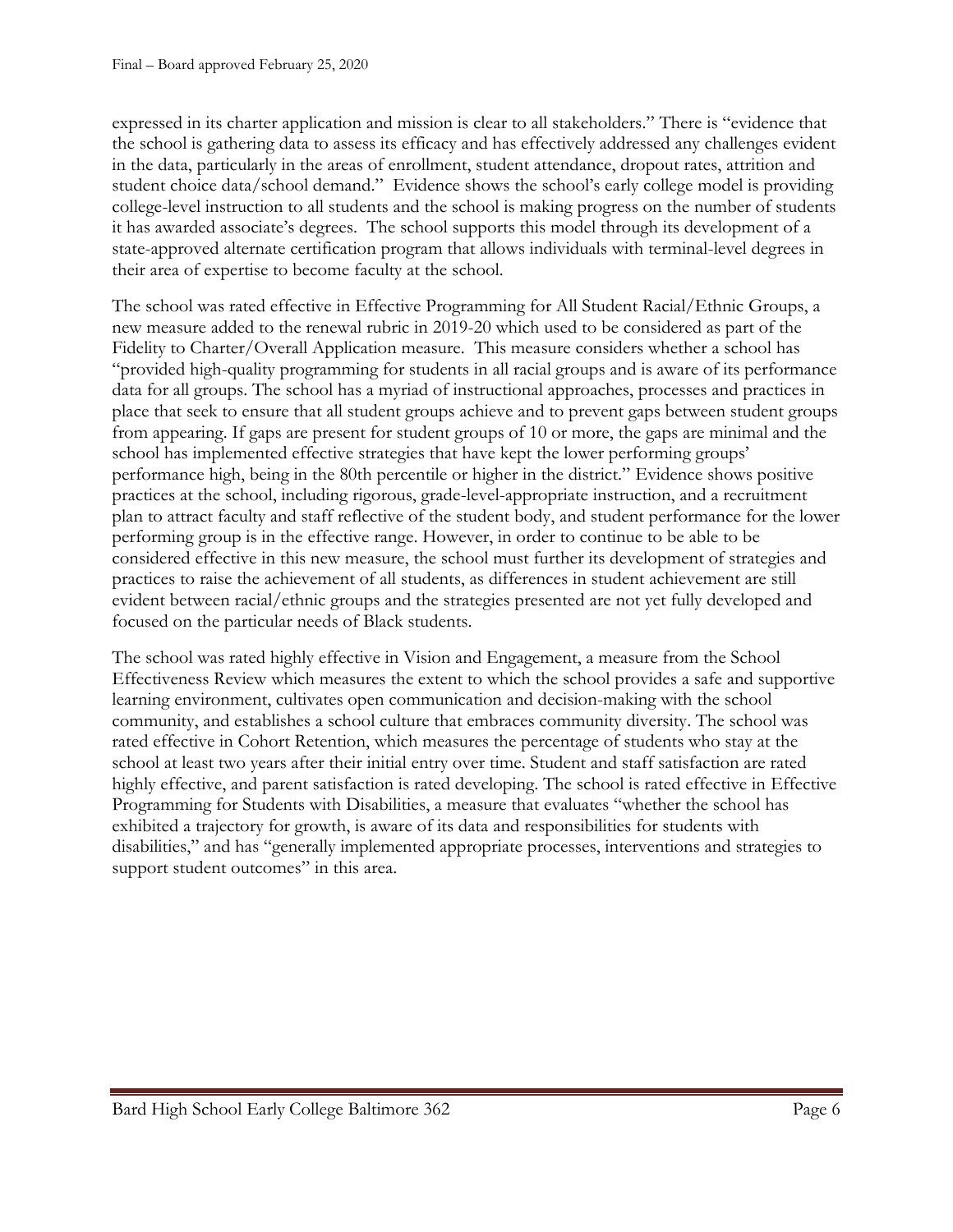#### Findings (high school rubric)

#### *Category 1, Academics: Is the school an academic success?*

| <b>Sub-Category</b>                                                                   | <b>Renewal Metric</b>                                                                                                                                                                                                                                                                                                                                                                                                                                                                                                                                                               | <b>City Schools Rating</b> |
|---------------------------------------------------------------------------------------|-------------------------------------------------------------------------------------------------------------------------------------------------------------------------------------------------------------------------------------------------------------------------------------------------------------------------------------------------------------------------------------------------------------------------------------------------------------------------------------------------------------------------------------------------------------------------------------|----------------------------|
| 1.1 Absolute Student                                                                  | Average Mean Scale Score PARCC Algebra 1                                                                                                                                                                                                                                                                                                                                                                                                                                                                                                                                            | <b>Highly Effective</b>    |
| Achievement                                                                           | Average Mean Scale Score PARCC ELA 10                                                                                                                                                                                                                                                                                                                                                                                                                                                                                                                                               | <b>Highly Effective</b>    |
| 1.2 Student Achievement                                                               | Trend in Average Mean Scale Score PARCC<br>Algebra 1                                                                                                                                                                                                                                                                                                                                                                                                                                                                                                                                | <b>Developing</b>          |
| Trend                                                                                 | Trend in Average Mean Scale Score PARCC ELA<br>10                                                                                                                                                                                                                                                                                                                                                                                                                                                                                                                                   | <b>Not Effective</b>       |
| 1.3 College and Career<br><b>Readiness</b>                                            | Participation, success, and college enrollment                                                                                                                                                                                                                                                                                                                                                                                                                                                                                                                                      | <b>Highly Effective</b>    |
| 1.4 Fidelity to<br>Charter/Application<br>Overall                                     | The extent to which the school has fully<br>implemented the mission expressed in its charter<br>application and this mission is clear to all<br>stakeholders. The extent to which the school has<br>delivered high quality programming for all student<br>subgroups. The extent to which the school is<br>gathering data to assess its efficacy and has<br>effectively addressed any challenges evident in the<br>data, particularly in the areas of subgroup<br>performance, enrollment, student attendance,<br>dropout rates, attrition and student choice<br>data/school demand. | <b>Highly Effective</b>    |
| 1.5 Effective Programming<br>for All Student<br>Racial/Ethnic Groups                  | The extent to which the school has provided high<br>quality programming for students in all<br>racial/ethnic groups. The extent to which the<br>school has instructional approaches, processes<br>and practices in place that seek to ensure students<br>in all groups achieve and to address gaps in<br>achievement between student groups.                                                                                                                                                                                                                                        | <b>Effective</b>           |
| <b>1.6 Student Graduation</b><br><b>Rate: 4-year Cohort</b><br><b>Graduation Rate</b> | Percent of diploma-track students who graduated<br>from City Schools in 2017-18 with the cohort that<br>entered in school year 2014-15 with a regular<br>Maryland High School Diploma.                                                                                                                                                                                                                                                                                                                                                                                              | <b>Developing</b>          |
|                                                                                       | <b>Academics Overall Rating</b>                                                                                                                                                                                                                                                                                                                                                                                                                                                                                                                                                     | <b>Effective</b>           |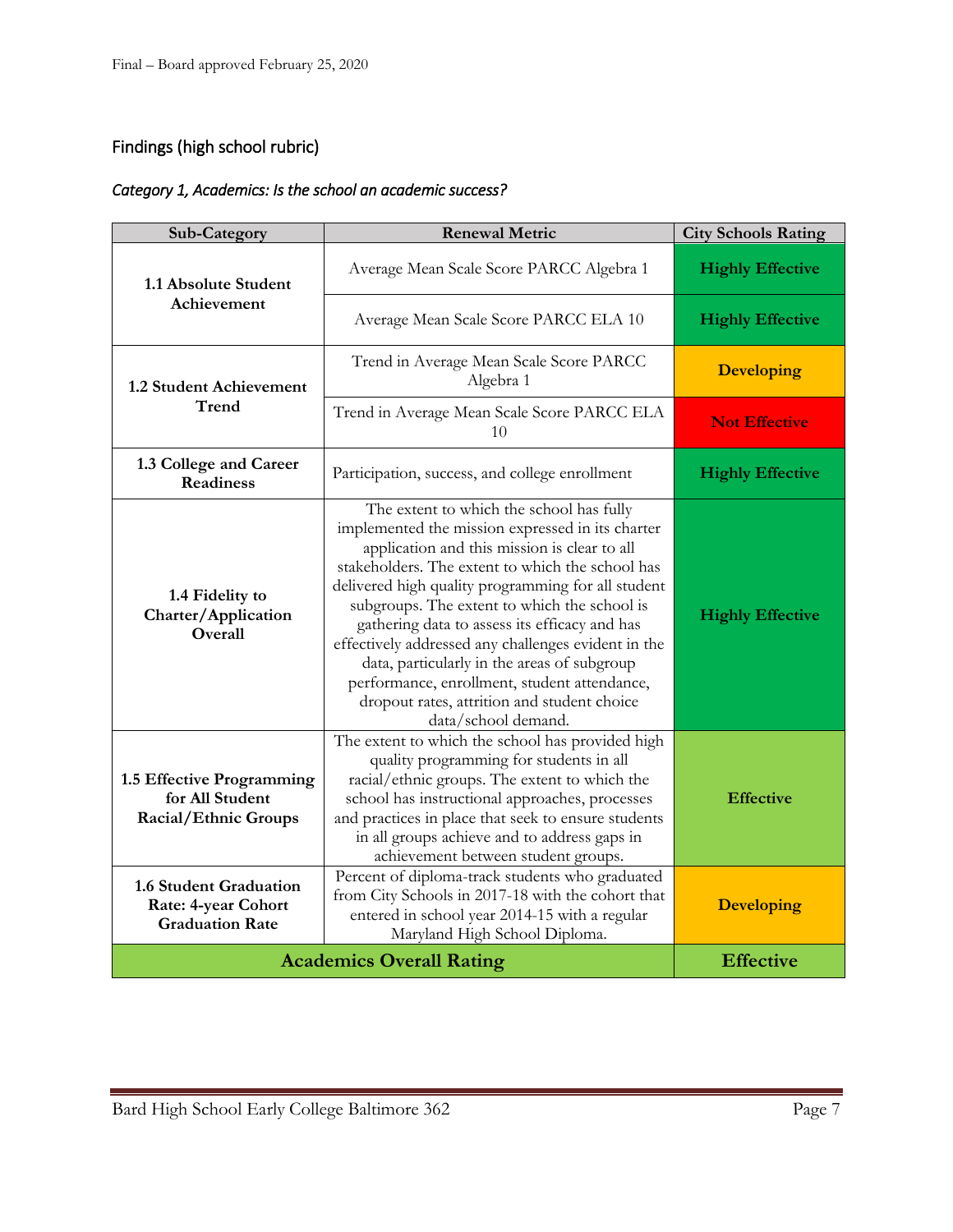| Category 2, Climate: Does the school have a strong climate? |  |  |  |
|-------------------------------------------------------------|--|--|--|
|-------------------------------------------------------------|--|--|--|

| Sub-Category                                                                    | <b>Renewal Metric</b>                                                                                                                                                                                                                                                                                                                                                                                                                                                                       | <b>City Schools Rating</b> |
|---------------------------------------------------------------------------------|---------------------------------------------------------------------------------------------------------------------------------------------------------------------------------------------------------------------------------------------------------------------------------------------------------------------------------------------------------------------------------------------------------------------------------------------------------------------------------------------|----------------------------|
| 2.1 SER, Highly<br><b>Effective Instruction</b>                                 | School Effectiveness Review Score - Highly<br><b>Effective Instruction</b>                                                                                                                                                                                                                                                                                                                                                                                                                  | <b>Highly Effective</b>    |
| 2.2 SER, Talented<br>People                                                     | School Effectiveness Review Score - Talented<br>People                                                                                                                                                                                                                                                                                                                                                                                                                                      | <b>Highly Effective</b>    |
| 2.3 SER, Vision and<br>Engagement                                               | School Effectiveness Review Score - Vision and<br>Engagement                                                                                                                                                                                                                                                                                                                                                                                                                                | <b>Highly Effective</b>    |
|                                                                                 | Staff: School Survey Staff Rating                                                                                                                                                                                                                                                                                                                                                                                                                                                           | <b>Highly Effective</b>    |
| 2.4 Parent, Staff and<br><b>Student Satisfaction</b>                            | Students: School Survey Student Rating                                                                                                                                                                                                                                                                                                                                                                                                                                                      | <b>Highly Effective</b>    |
|                                                                                 | Parents: School Survey Parent Rating                                                                                                                                                                                                                                                                                                                                                                                                                                                        | <b>Developing</b>          |
| 2.5 Cohort Retention                                                            | <b>Cohort Retention Rating</b>                                                                                                                                                                                                                                                                                                                                                                                                                                                              | <b>Effective</b>           |
| 2.6 Student<br>Attendance, Chronic<br>Absence                                   | The extent to which the school aware of its<br>chronic absence data, has strong processes in place<br>to identify root causes and provide supports to<br>families, and has implemented effective strategies<br>that have kept chronic absence low over the course<br>of the contract or have made significant reductions<br>in chronic absence rates over time.                                                                                                                             | <b>Developing</b>          |
| 2.7 Suspensions                                                                 | The extent to which the school aware of its<br>suspension data, has positive behavior<br>interventions in place, and has implemented<br>effective strategies that have kept suspensions low<br>over the course of the contract or has resulted in<br>significant decreases over time.                                                                                                                                                                                                       | <b>Effective</b>           |
| 2.8 Effective<br>Programming for<br><b>Students with</b><br><b>Disabilities</b> | The extent to which the school has a demonstrated<br>a strong trajectory of growth, is aware of its data<br>and responsibilities to students with disabilities,<br>does not have any gaps or has decreased gaps in<br>the data as it relates to performance and climate<br>metrics for students with disabilities over time, and<br>has effectively and consistently implemented<br>processes, interventions and strategies to support<br>student outcomes over the course of the contract. | <b>Effective</b>           |
|                                                                                 | <b>Climate Overall Rating</b>                                                                                                                                                                                                                                                                                                                                                                                                                                                               | <b>Effective</b>           |